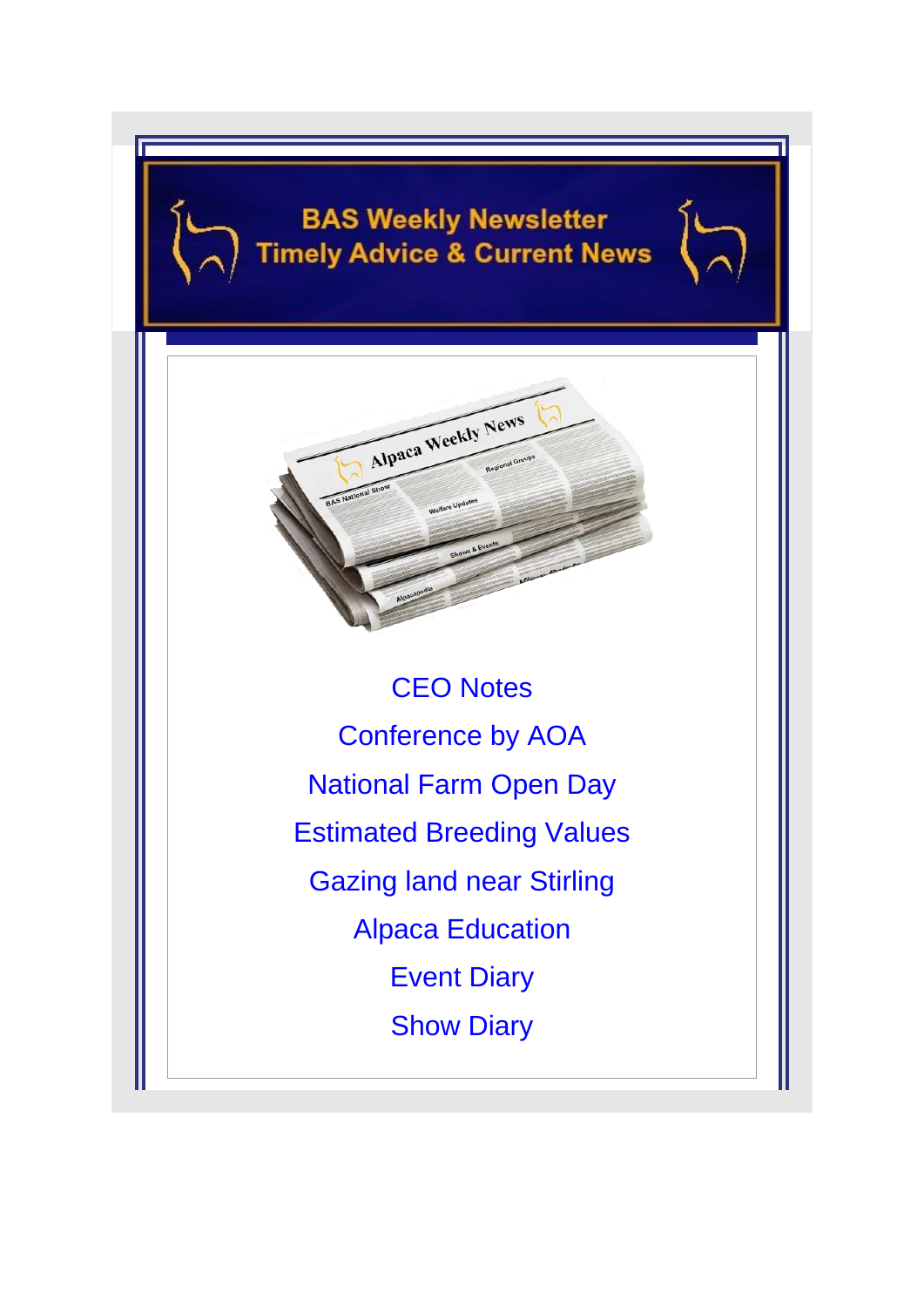

# CEO NOTES

### **TBAS**

We have mentioned it before, but it bears repeating, that TBAS the Government sponsored TB Advisory Service now included alpacas in the free farm visit section. Have a look at the TBAS website for more information What We Do - [TB Advisory Service \(tbas.org.uk\)/](https://www.tbas.org.uk/what-we-do-copy/) A recent meeting with Defra indicated they would be pleased to receive feedback ob TBAS from alpaca owners. If you have any thoughts you would like to share with Defra on TBAS then plea email me.

### **Education**

If you are thinking of doing the introduction to alpaca assessment course please do sign up. If we haven't reached the minimum of 8 for a course 2 weeks before the delivery date we will have to cancel that event and hopefully re-direct anyone who has signed up to another venue. Details below.

You can email about this or anything else using [ceo@bas-uk.com](mailto:ceo@bas-uk.com)

*Duncan Pullar* BAS CEO 07496 578781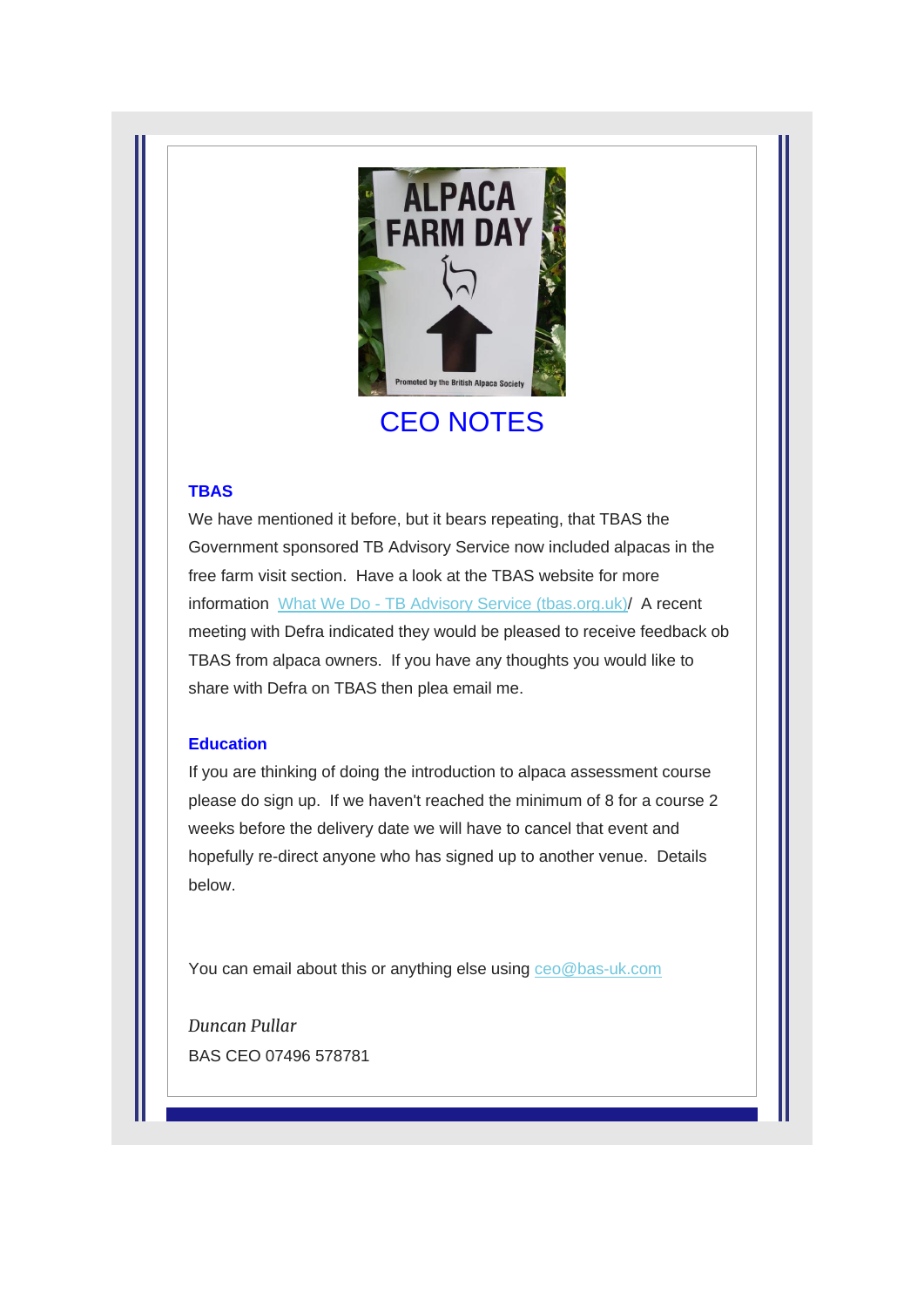# Conference by AOA (you can join virtually)

[https://www.alpacainfo.com/alpaca-conference](http://)

Powered by Alpaca Owners Association



## TIONAI **UCATION &** ED **CONFERENCE** BER

Held in conjunction with AOA National Fleece Show

## **AOA NATIONAL FLEECE SHOW**

**Fiber Arts & Skeins** 

Registrations due June 30 Mail-in entries must arrive by July 5 **Innovative Fleece** 

**Assessment** 

Registrations due June 30 Mail-in entries must arrive by July 9

**Fleece Competition** 

Early Bird Registrations due June 7 Mail-in entries must arrive by July 9

And...

### **FLEECE AUCTION**

This auction will give members a market to sell their quality fleeces, and expose buyers to prize winning fleeces.

### **KEYNOTE SPEAKERS**



**CELESTE MALVAR-STEWART Alpacas in Fashion: Creating Bridges** 



**DR. BRETT KAYSEN** 10 Key Lessons Learned from a Farmer and **Scientist's Quest to Make** the Perfect Seedstock.

### **ALSO OFFERING...**

- Total Immersion Fleece Clinic
- Certified Sorting & Grading
- Hands-On Workshops

**JULY 15-17, 2022 BURLINGTON, KENTUCKY** 

www.AlpacaConference.com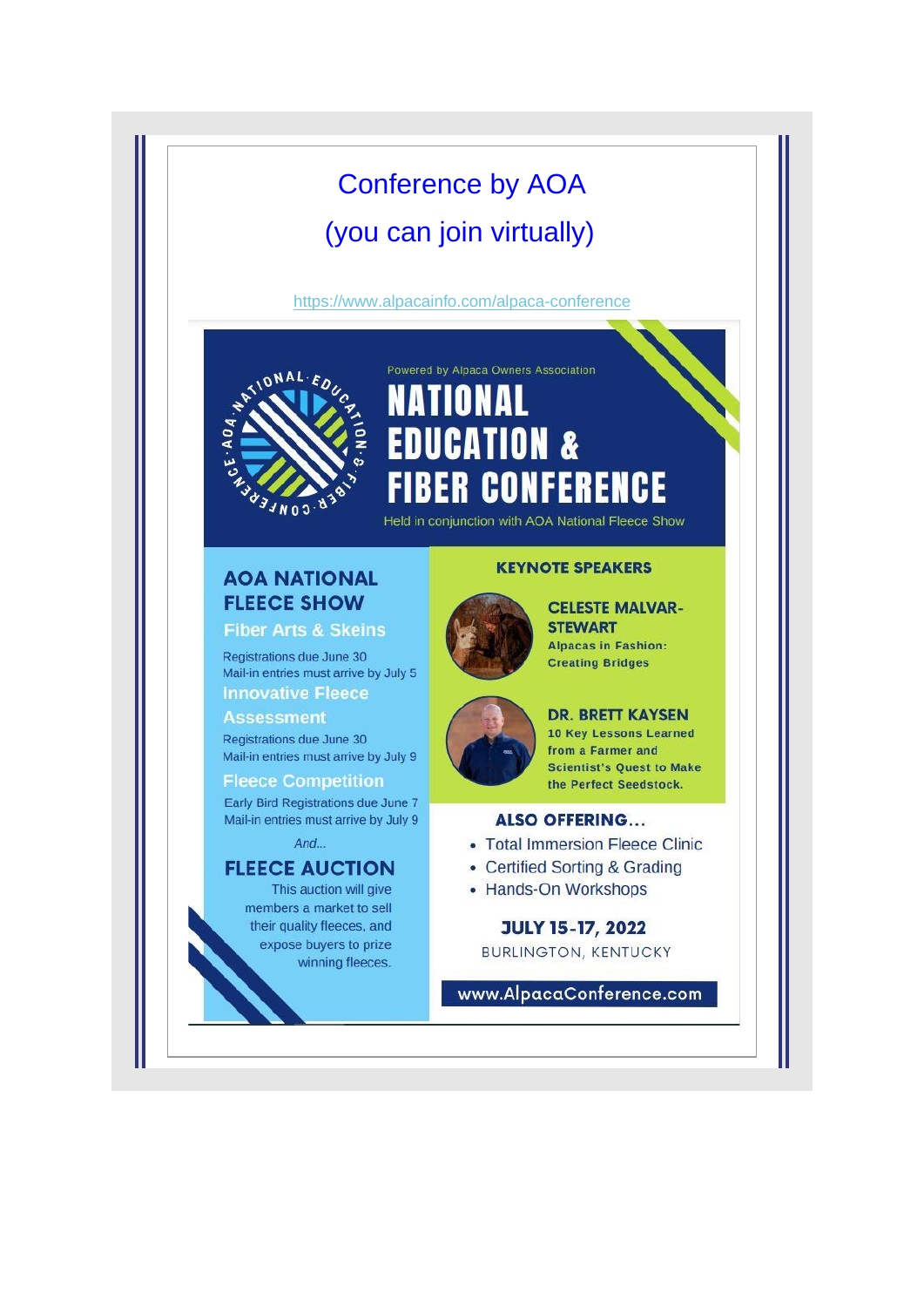

# National Farm Open Day

May be you are all so relaxed about putting on your Open day for 2021 you don't feel the need to tell me your intentions. Thanks to the 25 Who have signed up so far.

If you are planning to open you farm around the weekend of 3rd.4th September then please do let me know so I can add you to the interactive map

Drop me a line using **ceo@bas-uk.com**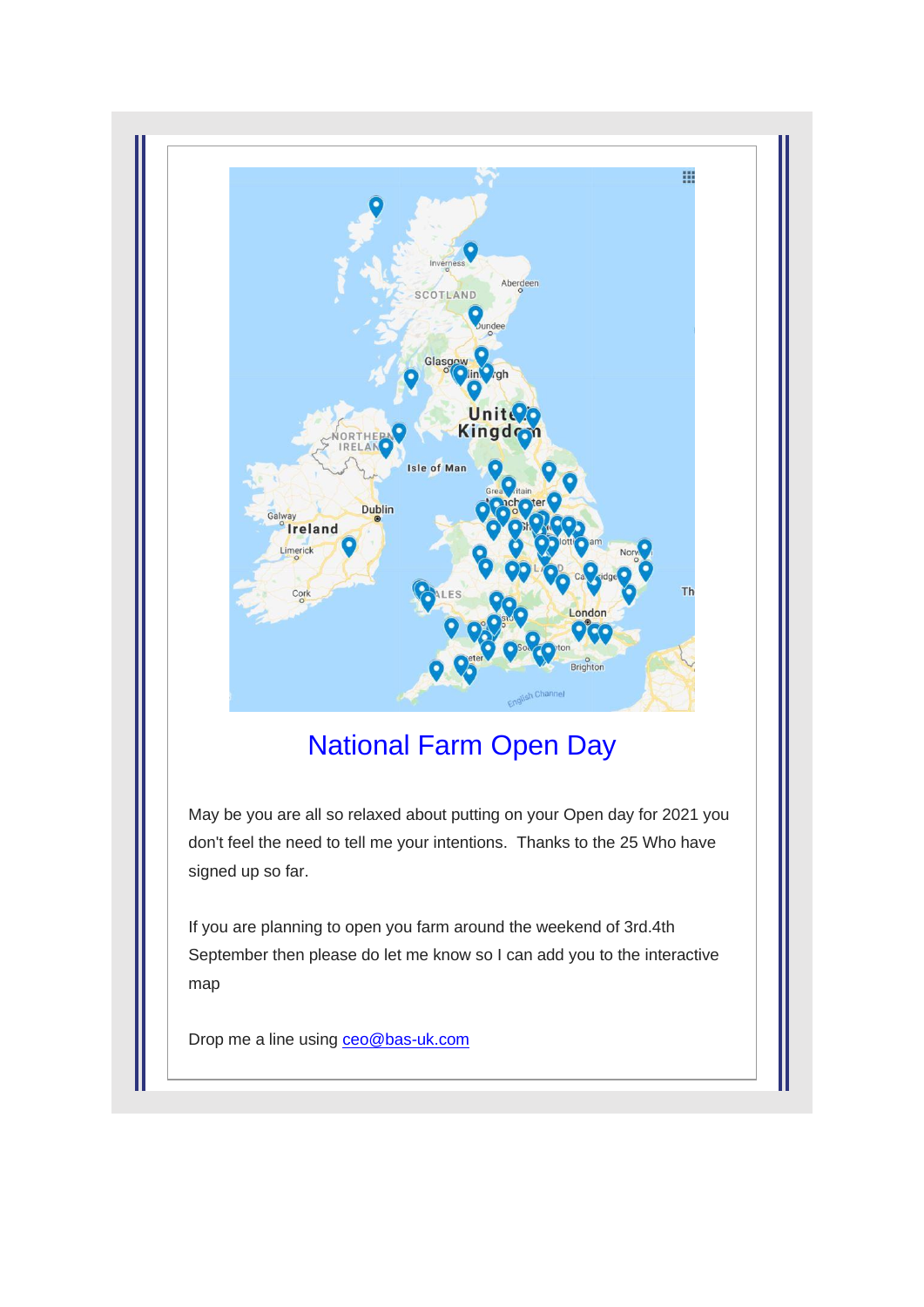

# Estimated Breeding Values

The EBV project continues to bring in interesting data and provides participants with an objective assessment of the fleece characteristics of their alpacas..

If you would like to submit your data you can by emailing Duncan for the file template. If you want to talk through what is involved then do ring for a chat. The EBV expresses the alpacas rating relative to the population mean.

| <b>Alpaca Fred</b> | <b>EBV</b> |  |
|--------------------|------------|--|
| Mic Ave            | $+0.56$    |  |
| CF%                | $+2.04$    |  |
| SF Mic             | $+1.1$     |  |
| SL <sub>mm</sub>   | $-12.0$    |  |
| CRV Dg/mm          | $+ 5.7$    |  |
| Fleece weight (kg) | $-0.258$   |  |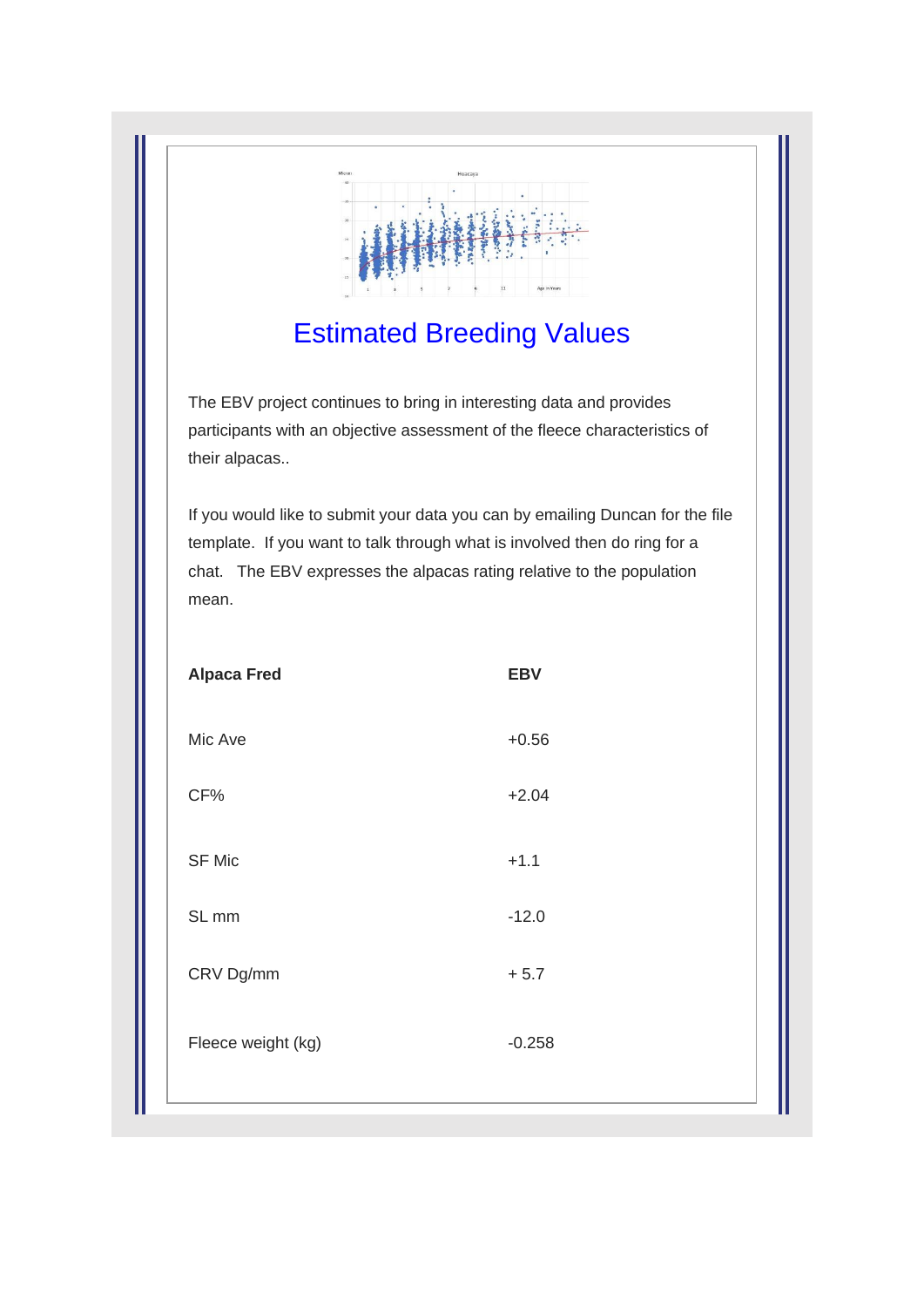

# Grazing land near Stirling

Approx. 37 acres of Organic grazing available near Stirling, Scotland. Perimeter fenced. Access to water. New Woodland shelter belt. Available from July 2022 onwards. Stock owner responsible for looking after stock. For more detail contact:

**Michelle Pearson (SOPA 1328) on** [07443426402](tel:07443426402) **or email:** [michellepearson@hotmail.com](mailto:michellepearson@hotmail.com)**.**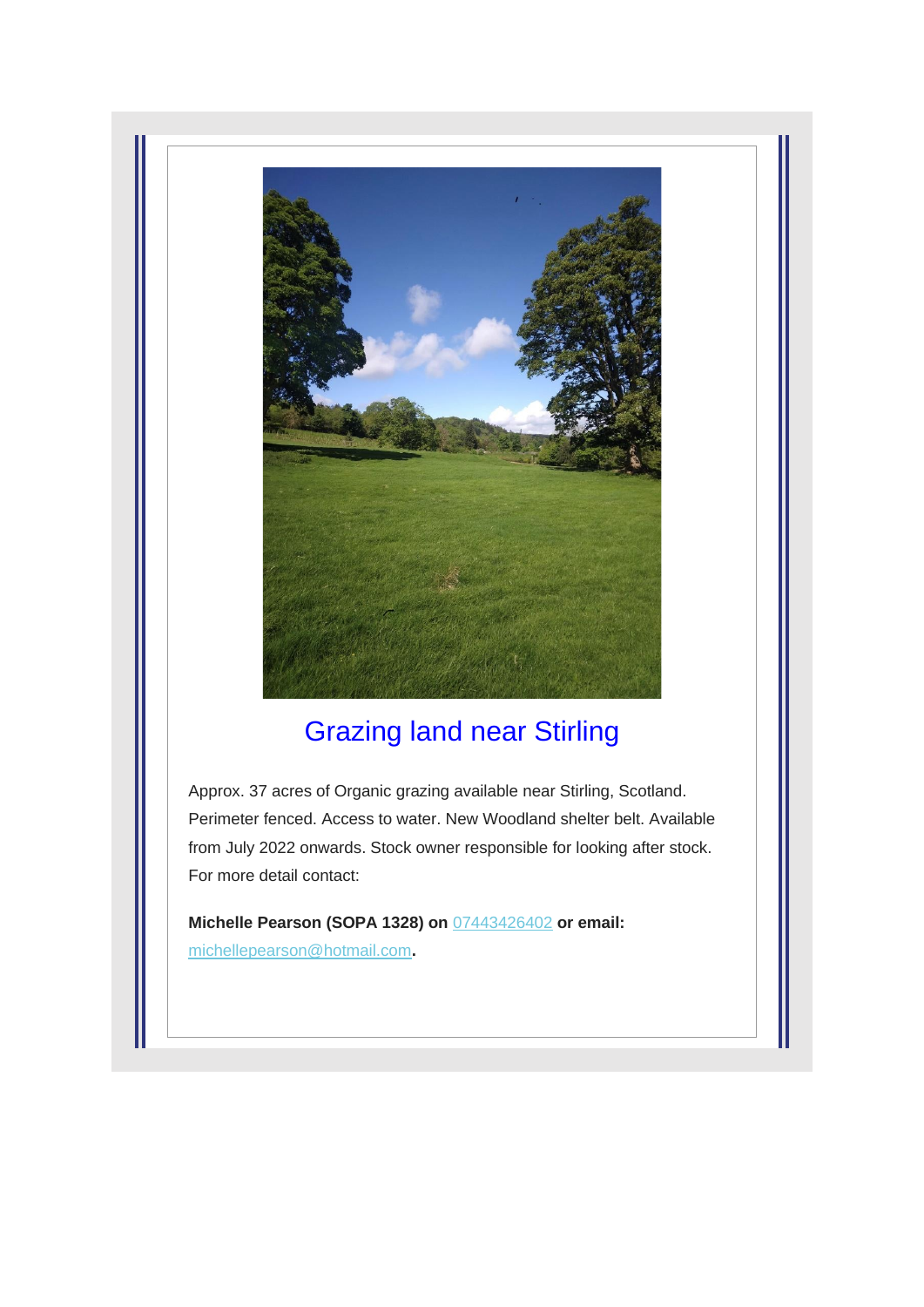

# Alpaca Education

## Introduction to Alpaca Assessment

There will be a maximum of 12 people on the day. Each course requires a minimum of 8 people to run.

Cost: BAS members £65 + VAT; non-members £85 + VAT

If you want to sign up for this course then please email Duncan ASAP using [ceo@bas-uk.com](mailto:)

### **This is a one day course on alpaca conformation and fibre, running from 10 am until 4pm.**

### Covering:

- Basic conformation including teeth, stature, genitalia, legs, gait and body scoring;
- Fleece how to recognise the different qualities and traits of fibre including weight and value, fineness, density, crimp, uniformity, length, colour, amplitude and frequency and an introduction to histograms.

You will have the opportunity to assess fleeces and discuss the merits of different qualities and styles.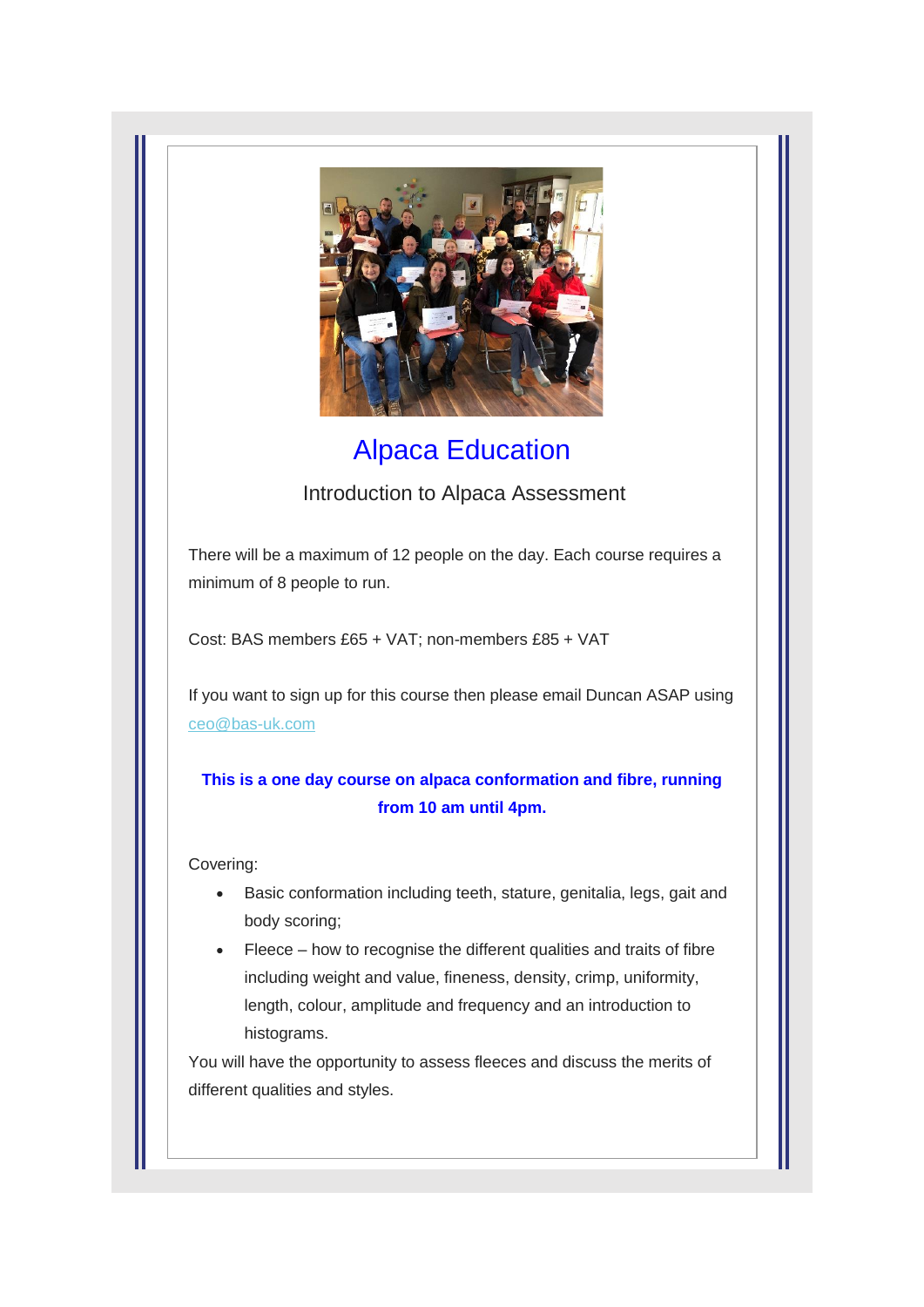| <b>Tutor</b>              | Area               | Day      | Date      | <b>Status</b> |
|---------------------------|--------------------|----------|-----------|---------------|
| Jay Holland               | Gloucs             | Friday   | 1st July  | <b>Spaces</b> |
| Rob and Shirley Bettinson | <b>Warwicks</b>    | Saturday | 16th July | Spaces        |
| Jo Bridge                 | Essex              | Monday   | 18th July | <b>Spaces</b> |
| Nick Harrington Smith     | <b>North Bucks</b> | Saturday | 2nd July  | <b>Spaces</b> |
| Mary Jo Smith             | Co Tyrone, NI      | Saturday | 13th Aug  | <b>FULL</b>   |
| Barabara Hetherington     | Scotland           | Saturday | 27th Aug  | 3 spaces      |

If you want to sign up for any of these courses then please email Duncan

ASAP using [ceo@bas-uk.com.](mailto:ceo@bas-uk.com) It will be first come first served if we are over subscribed.

# **2022 Event Diary**



If you need information about any of the events listed below then please email Duncan using [ceo@bas-uk.com](mailto:ceo@bas-uk.com)

### **Introduction to alpaca assessment**

Jay Holland Gloucs Friday 1st July Mary Jo Smith Co Tyrone, NI Saturday 13th Aug Barbara Hetherington Scotland Saturday 27th Aug

Saturday 18-June Affiliate Course - Co Down, NI Sunday 19-Apr Birthing and cria - Co Down, NI Saturday 15-Oct Alpacas in therapy - Co Down, NI

If you would like your BAS, Educational or Regional group **event** included in this section (not shows) please send details to Duncan.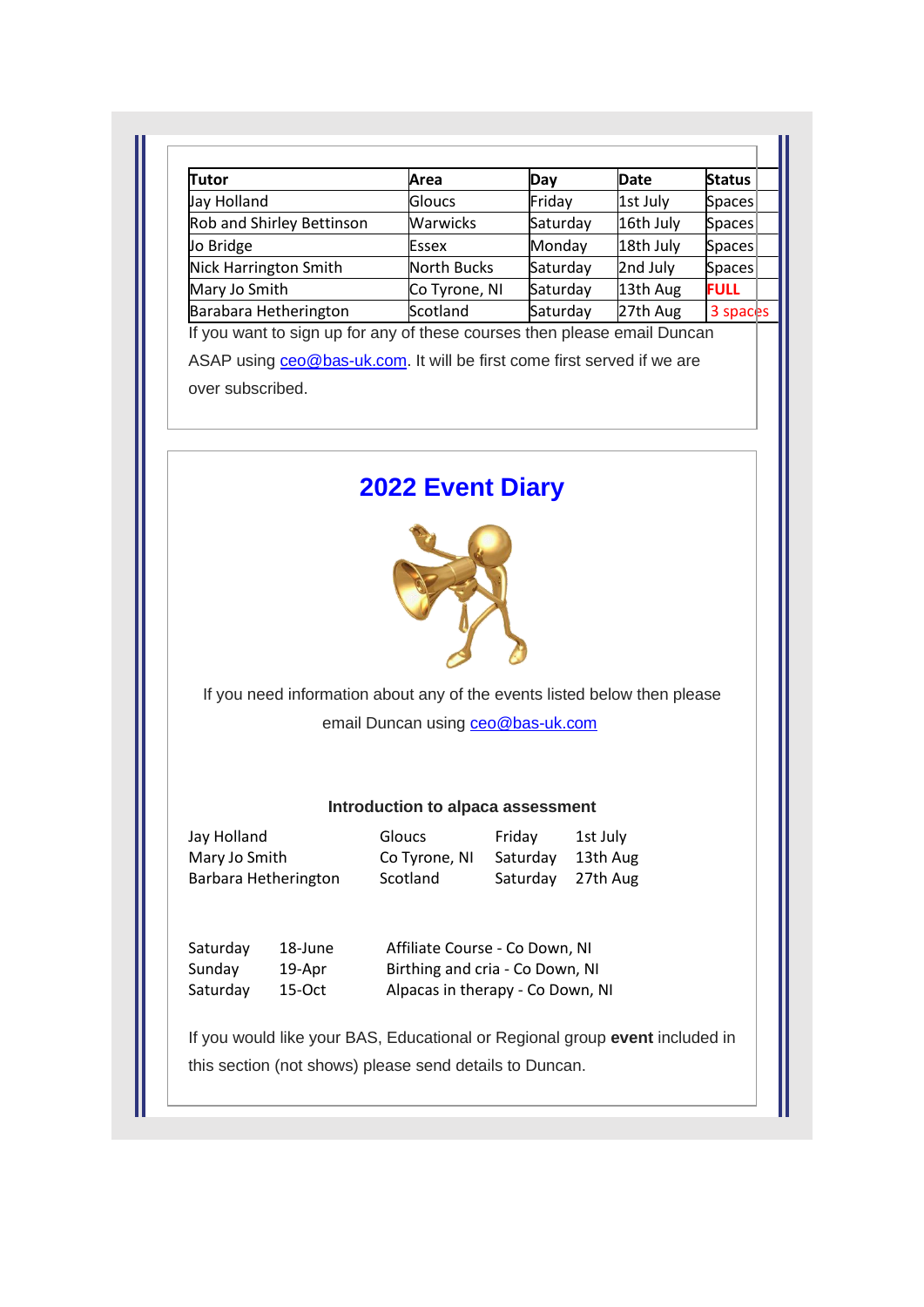## **2022 Show Diary**



Champions and judges from National Show 2022

## **Make a note in your diary!**

### (New information in red)

Breeders considering entering more than one fleece show may need the organisers of one show to forward the fleece(s) to the next show the fleeces are entered for. Please could entries to multiple fleece shows advise the organisers of the plan to ensure they know those entries need to be despatched asap to the next show. Please ensure that all the necessary entry forms are included in the box separately from the forms for the first shows.

### **CCA Cornwall Fleece Show 2022**

Date: 9th July 2022 Judge: Barbara Hetherington Venue: Carn Tremayne Farm, Praze, Cornwall TR14 9PG. Collection point - Sandra Muriel, Carn Tremayne Farm, Praze, Cornwall TR14 9PG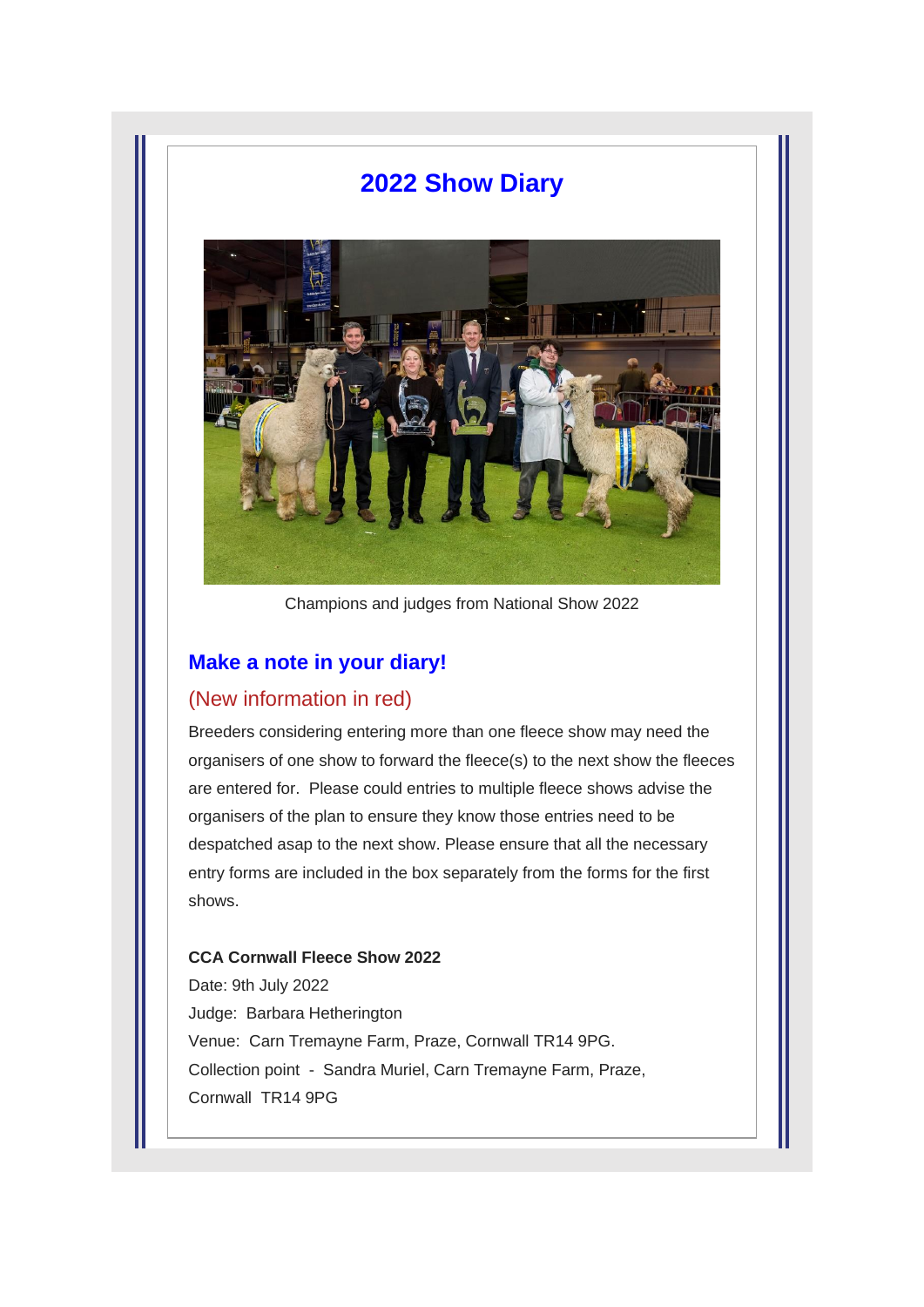Please mark boxes CCA Fleece Show Entries open - 4<sup>th</sup> May 2022 Close - 17th June or when entry level of 60 fleeces is reached. Entries to arrive at collection between 28th June and 5th July. Not Before 28th June. Entry fee £18 plus £2 BAS levy and VAT. CCA members will receive a £3

per entry discount.

**West Shires Alpaca Group - Three Counties Fleece Show**

Date: 23rd and 24th July Judge: Jo Bridge Entries open: 14th May Entries close: 2nd July Max entry 150 Entry fee: £18 **Fleece delivery to Julie Cattell, Crabtree Orchard Alpacas, Willow Road, Martley, Worcestershire, WR6 6PS Email: [crabtreeorchardalpacas@gmail.com](mailto:crabtreeorchardalpacas@gmail.com) Mobile: 07970169895** Organisers **Roger Mount, Jay Holland, Iain Sharp, Trish Tatchell [roger.mount@btinternet.com,](mailto:roger.mount@btinternet.com) [jay@purealpacas.com,](mailto:jay@purealpacas.com) [iain.c.sharp@gmail.com,](mailto:iain.c.sharp@gmail.com)** [trishtatchell@hotmail.co.uk](mailto:trishtatchell@hotmail.co.uk) **07711044106 – 07722953635 -07789257222 -07989183126**

### **Ellingham and Ringwood (Short Fleece Halter Show)**

Date: 13th Aug 2022 Judge: Shirley Bettinson Venue: Somerley Park, Ringwood, Hants BH24 3PL. Entries open: Mon 20th June 2022 Entries close: Monday 1 Aug 2022. Entry limit: 120 Entry fee £20 inclusive of levy and VAT. Organiser: Di Davies [didavies@alphaalpacas.com,](mailto:didavies@alphaalpacas.com) 07739 382483 or 01308 488661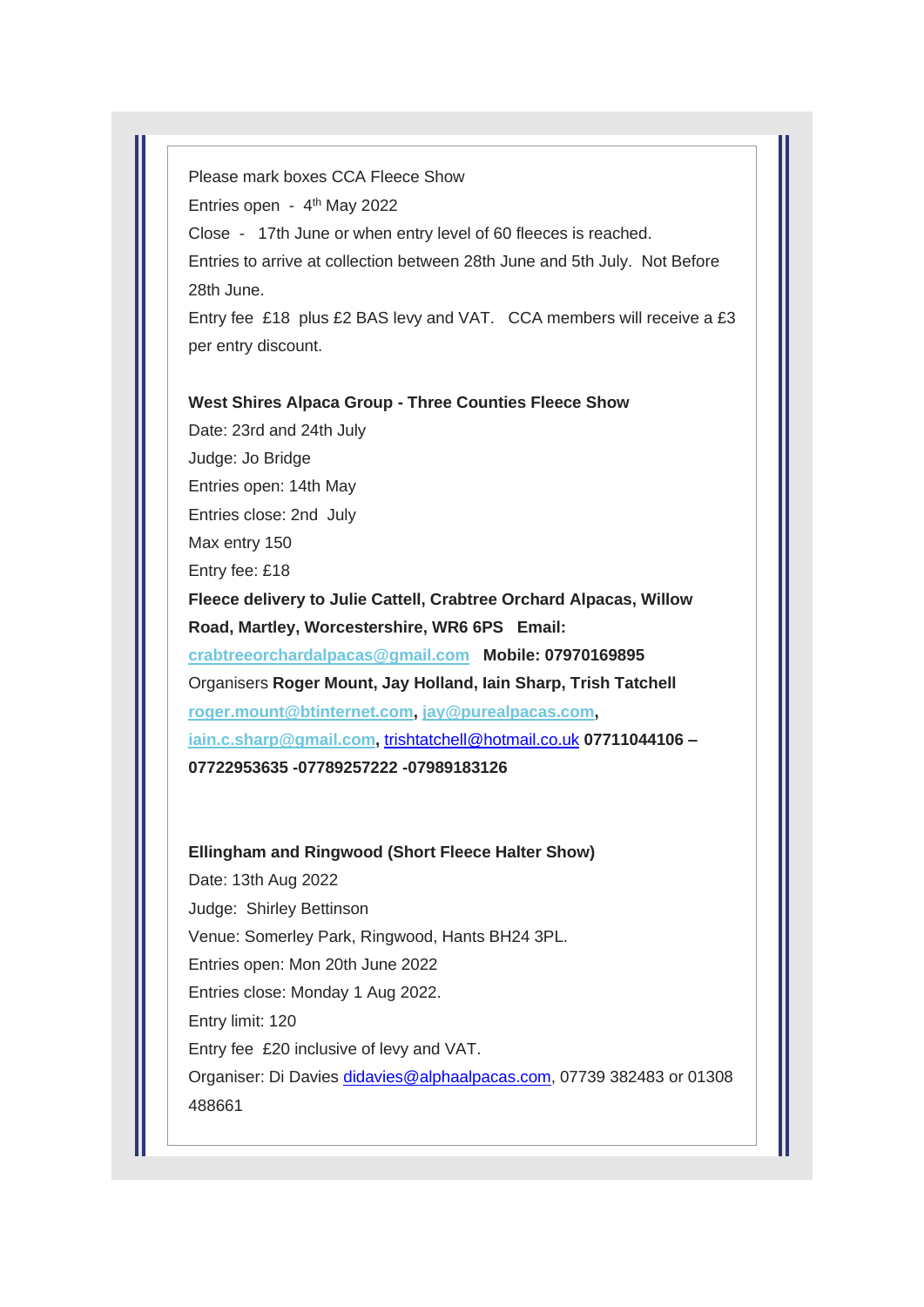#### **East of England (Fleece) Show organised by EAG**

Dates: 20<sup>th</sup> & 21st August 2022 Limit on entries: 120 Judge: Mr Roger Clarke Venue: Essex Young Farmers Centre Entries Open: 29<sup>th</sup> June 2022 Entries close: 31st July 2022 or when full Entry Fee: £16 EAG members: £22 non-members (prices include the BAS Show levy & VAT on the levy). Fees collected by EAG who will invoice exhibitors direct, [treasurer@easternalpacagroupuk.org](mailto:admin@merrifield-alpacas.com) Fleece Delivery: Harley Laver, Elmlea, Cold Norton Road, Latchingdon, Essex, CM3 6HP by 11 Aug 2022. Organiser: Harley Laver - [harley@churchfieldalpacas.co.uk](mailto:harley@churchfieldalpacas.co.uk) / 07934 463342

### **Westmorland Show 2022**

Date: Wednesday 7th September 2022 Judge: Shirley Bettinson Venue: Lane Farm, Crooklands, Kendal, Cumbria, LA7 7NH Organisers: Steven / Tracey Ellershaw - [lythebrowalpacas@yahoo.com](mailto:lythebrowalpacas@yahoo.com) / 07710957107

### **SWAG Halter & Fleece Show**

Dates: 17th & 18th September 2022 Venue: The Somerset County Show 1@ Taunton Racecourse

### **HoEAG Autumn Fleece Show:**

Dates: Judging 29th/30th September. Results announced Sunday 2nd October 2022 Judges: Mrs. Mary Jo Smith and Mrs Barbara Hetherington

## **East of England Show organised by EAG** Dates: 9<sup>th</sup> October 2022 Limit on entries: 140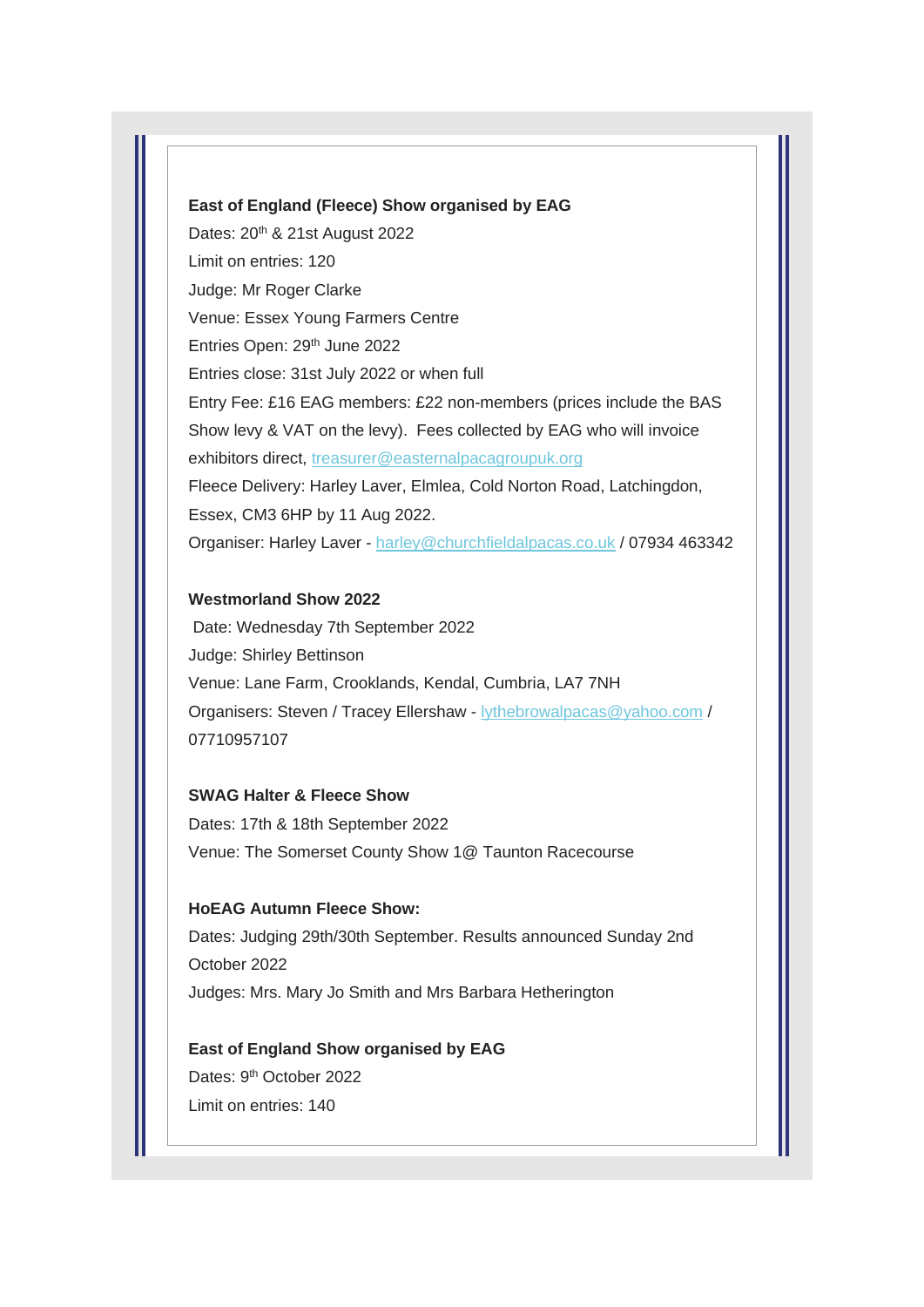Judge: Mr Jay Holland

Venue: Beechwood Equestrian Centre, Rettendon Common, Chelmsford, Essex CM3 8DY

Entries Open: 1ST July 2022

Entries close: 11<sup>th</sup> September 2022 or when full

Entry Fee: £31.20 EAG members: £36 non-members (prices include the BAS Show levy & VAT on the levy GRASSROOTS WILL COLLECT FULL AMOUNT AND MEMBERS WILL BE REFUNDED THE DIFFERENCE BY EAG)

Extras: Pen Cleaning £40 compulsory but will be refunded if pen is cleaned. (EAG to collect fees)

[treasurer@easternalpacagroupuk.org](mailto:treasurer@easternalpacagroupuk.org) ;Electric Hook ups £35 (EAG to collect fees)

Arrivals are on  $8<sup>th</sup>$  October 2022 between 15.00 & 17.00. Arrival is the day prior to the show only (except in exceptional circumstances)

Organiser: Harley Laver - [harley@churchfieldalpacas.co.uk](mailto:harley@churchfieldalpacas.co.uk) / 07934 463342

### **Yorkshire Alpaca Group Halter Show**

Dates: 15th & 16th October Judge: Mr Tim Hey Venue: York Auction Mart.

#### **Welsh Alpaca Show**

.

Date: 22nd October 2022 Judge: Julia Corrigan Stuart Venue: Welshpool Livestock Market Entry fee:£20 + vat Entries open: 15th August Entries Close: 8th September Organisers: Susan Myerscough 07796 678637 and Michael Henderson 07793 081388 Email: [susan@alpacas.wales](mailto:susan@alpacas.wales)